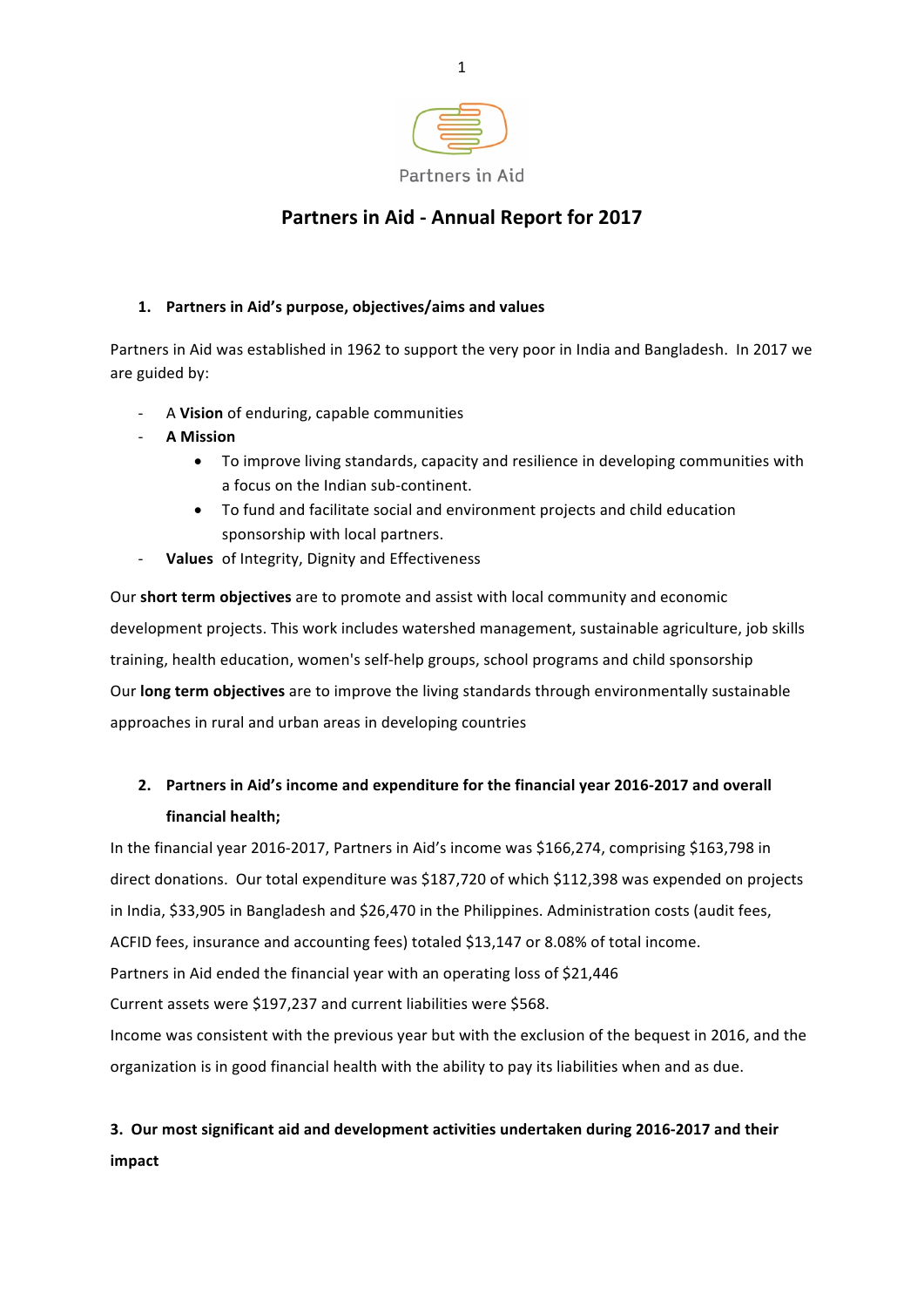During 2016-2017, Partners in Aid raised funds to support projects run by our project partners in India, Bangladesh and the Philippines. Key projects and development activities include:

ABWU in Kolkata – vocational skills training for women, remedial tuition and special needs teaching for children and young women, child sponsorship of girls and young women in the children's home, funded excursions beyond the children's home.

The impacts in 2016-2017 were that 66 girls being raised in a children's home had access to education and training which improve their chances of independence as adults; all children were provided with karate training and enrichment experiences beyond the home where they live, 15 young women were trained with employable skills.

**SEDS in Andhra Pradesh** – child sponsorship supporting children's education to Year 10; watershed management, low carbon farming and sustainable agriculture, vocational skills training **The impact** has been that in 2016-2017, villages and farmers have had access to renewed water storage tanks for their families and community, their crops and their animals; also fresh fish as a food and income source. Farmers have been trained in low carbon farming practices to prepare them for trading on the international carbon market; over 200 children have been financially supported to attend and complete school; women have been trained in sewing techniques and provided with employment as a result.

**Symbiosis Jamuna River Development Project in Bangladesh - Supporting women's self help groups** by providing basic literacy and life skills education; providing pre-school education and supporting a primary school to provide teachers and education supplies; providing technical training to adults to assist them in developing income-earning activities, namely sewing and textiles

As a result, 45 women's self help groups met regularly during the year, 10 of 20 women leading these groups have been trained, pre-school teachers have been employed and trained, participants have benefitted from vocational training and half those have continued with income generating activities.

**Symbiosis Technical Skills Project in Bangladesh – Supporting people (mainly women) from poor** circumstances to gain technical skills to assist them in developing income-earning activities, mainly sewing and textiles. Groups are formed for several months, and as well as the technical skills, basic literacy, health, and life skills are also taught.

**Sinangpad in Philippines** – local community health training in hygiene and sanitation.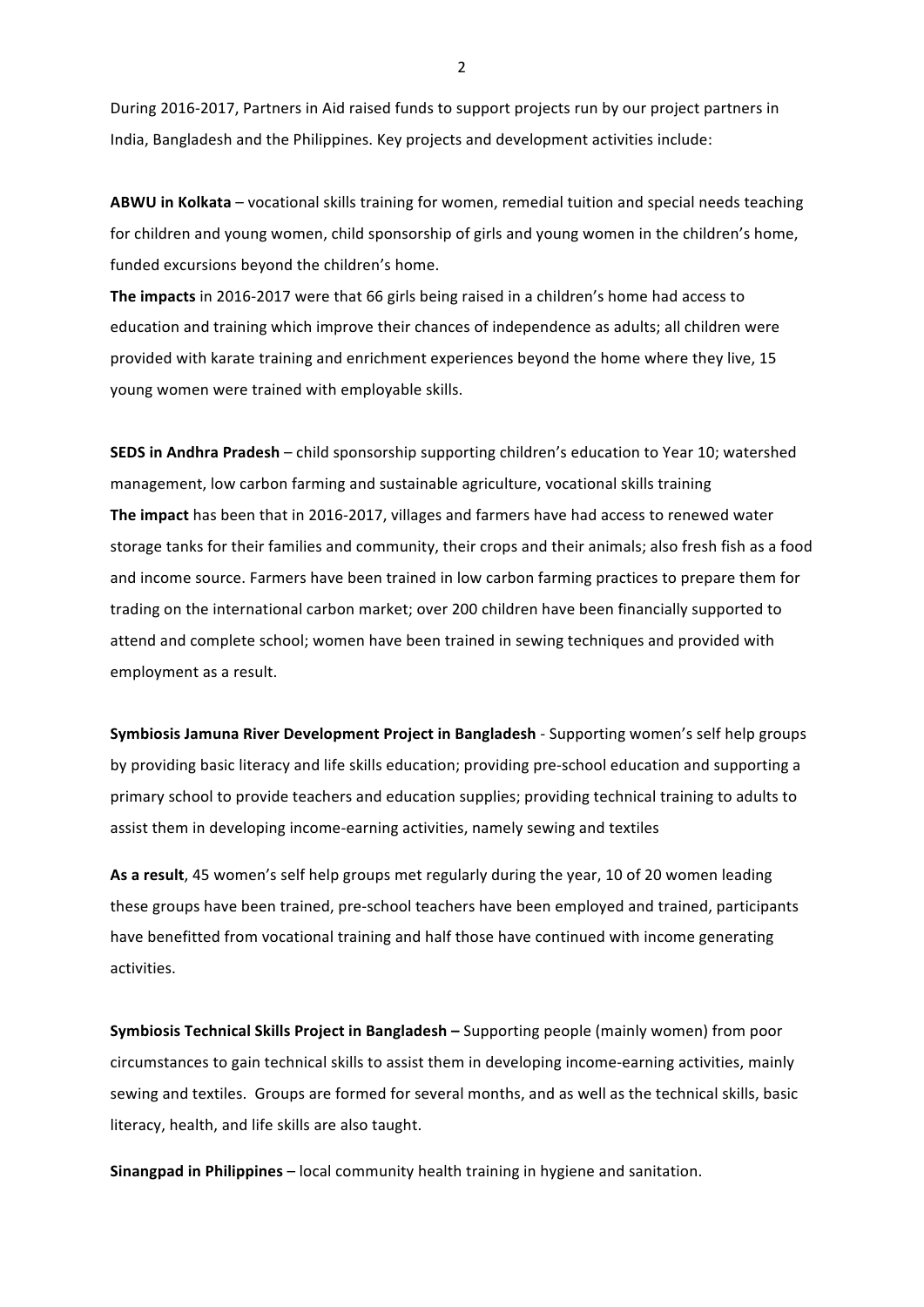As a result, villages in the year 2016-2017 received mentor training in good health and hygiene and participated in planning to sustain these practices in the longer term. Toilets were constructed, animals physically separated from people, and good basic hygiene practiced.

#### **4.** Evaluation into the effectiveness of and the learning from aid and development activity

Each of the projects has clear targets and an evaluation framework that is implemented locally as the projects progress. These are reported back the Project Coordinator and the Partners in Aid Board on a regular basis  $(3 - 6$  months). At the end of each project cycle, a more in-depth evaluation is conducted, usually by the Project Coordinator from Australis visiting the project partners. Overall outcomes are evident by way of observations of community or physical change in the people and environment. For example people who have started businesses, kitchen gardens that have been established, irrigation tanks that are now operation in both the supply of water and as aquaculture ponds.

#### **5. A report by the governing body**

The report from the Board Chairperson to the 2016 Annual General Meeting is attached below. Detailed reports on each project from project Directors for 2015-2016 can be found on our website at http://partnersinaid.org.au/resources/

#### **6. Financial statements prepared in accordance with the requirements of the ACFID Code;**

Audited financial statements are attached below.

#### **7.** A statement of commitment to full adherence to the Code;

Partners in Aid is a member of ACFID – the Australian Council for International Development – and is committed to fully adhering with its Code of Conduct.

#### **8. Identification of the ability to lodge a complaint against Partners in Aid and a point of contact**

Complaints about the organization or board can be directed to the Chair and details of this are also on the website: http://partnersinaid.org.au/contact-us/

#### **9. Identification of the ability to lodge a complaint for breach of the Code of Conduct**

If anyone wishes to lodge a complaint for breach of the Code of Conduct, they are advised on our website that this can be done directly to ACFID. http://partnersinaid.org.au/contact-us/

3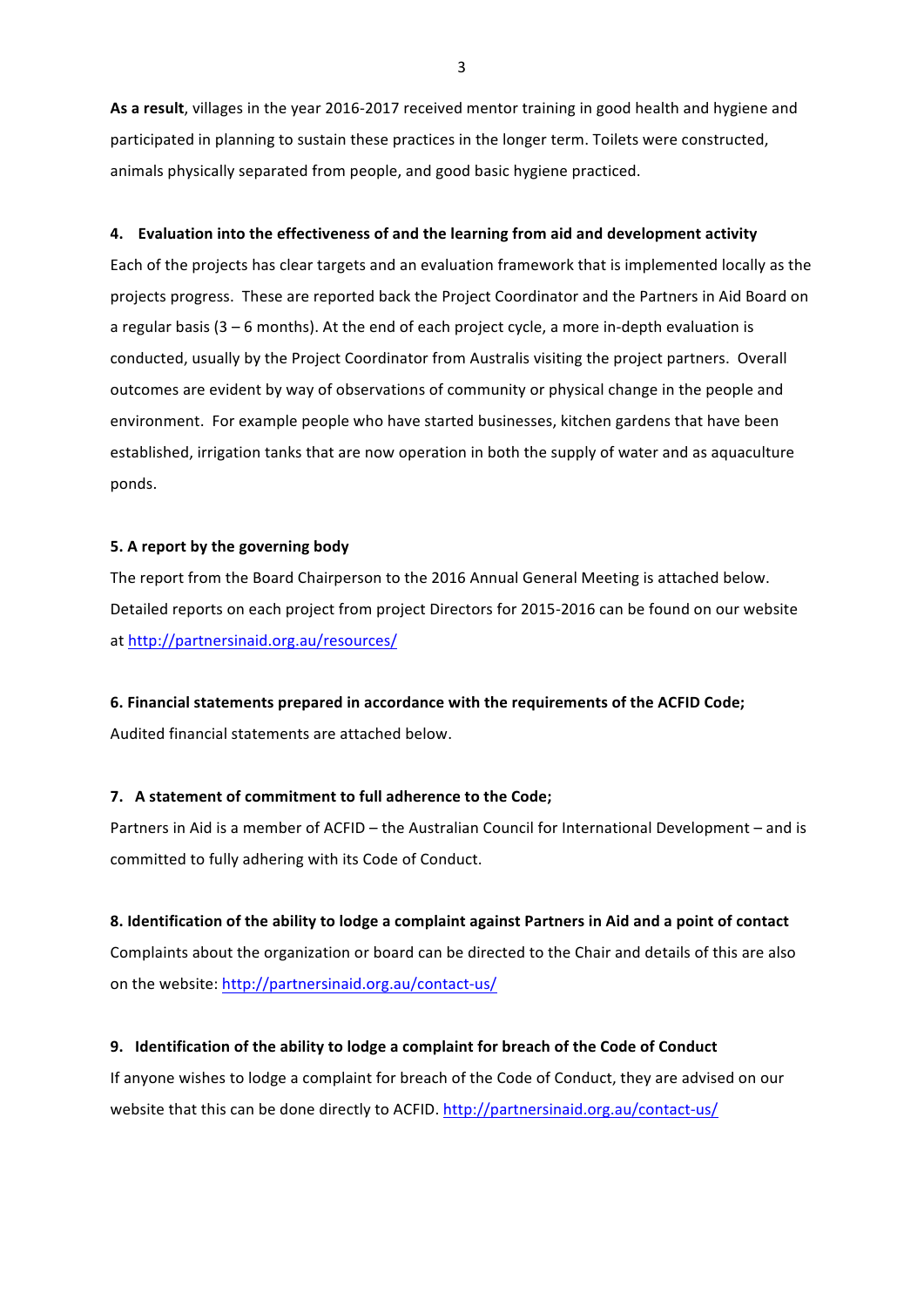## **Appendix 1.**

### **Chair and Report to Annual General Meeting**



Partners in Aid

#### **Annual General Meeting Reports**

### **11th November 2017**

## **Chairperson's Report**

I would like to begin by acknowledging the contributions throughout 2016 and 2017 of our Partners in Aid donors, many of whom have had a long-standing commitment to particular Partners in Aid projects. Big or small, together these donations have enabled Partners in Aid to continue to support Partner Organizations implement projects that can make a significant difference to the health and livelihoods of people in living in poor communities. Moreover, the ongoing commitment of many loyal donors to particular projects has facilitated the evolution of immediate, short-term project impacts into sustainable long-term change. It has also enabled long-term relationships to develop with Partner Organizations, resulting in mutual trust and thus helping the PIA Board to respond to problems experienced by Partner Organizations with sensitivity and respect for the latter's ability to adapt best practice ideas to the social and physical environment in which they are working. It has also ensured that projects that receive Partners in Aid funding are the outcome of local community engagement, based on community demands, rather than on an external organization's perception of the community's needs.

It is through this process that SEDS in rural southern India, ABWU in Kolkatta, the Symbiosis Jamuna River Project in Bangladesh and Sinangpad in northern Philippines have continued this year to improve the livelihoods and future opportunities of those communities they work in. Project Directors will report on each of these partnerships and activities shortly.

In 2015-2016, Partners in Aid Partners in Aid underwent some significant restructuring, which included the evolution of a new committee system, with the formalization of a Projects Subcommittee and a Fundraising, Marketing and Communications Subcommittee. This year has seen the consolidation of the proposed changes. Regular meetings of the Project Sub-committee have given those most closely involved with the implementation and monitoring of particular projects the opportunity to discuss in more depth project strategies and the outcomes of monitoring visits. This helps to ensure that donors' money is continuing to result in the most effective and sustainable project benefits for children, families and communities possible. Similarly, the meetings of members of the Fundraising, Marketing and Communications Subcommittee have resulted in a number of ideas which can be explored with a view to increasing awareness of the work of Partners in Aid, and hopefully expanding our donor base. New ways of raising money are also being considered. While our income this year has remained steady, and administrations costs continuing to well under 15%, the costs for our Partner Organizations of maintaining their projects continues increasing in parallel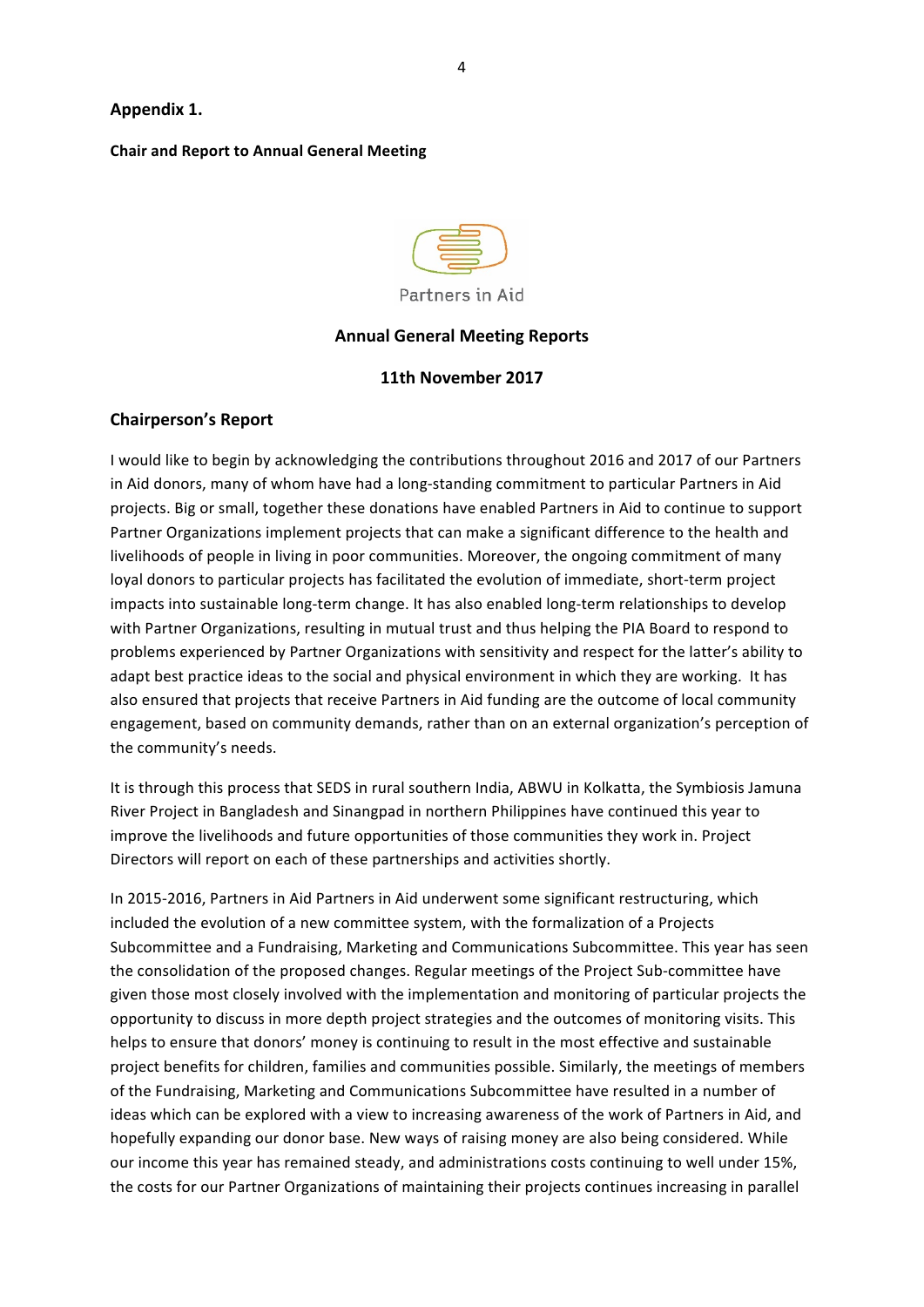to a number of global trends. Increased PIA income will be important if we are to maintain and expand the contribution that we are currently making to community development abroad.

Some time has also been spent by Board members finalizing policy and procedure documents to ensure that they are consistent in all respects with the Code of Conduct of ACFID, of which Partners in Aid is a member. ACFID aims to 'lead and unite its members in action for a just, equitable and sustainable world', and its Code sets guidelines for achieving this. As a result of changes ACFID announced to this Code in July this year, some minor changes still need to be made to our policies and procedures to bring them into line with the new requirements. It is anticipated this process will be finished in January 2018. All revised policies and procedures will then be made available to anyone interested via the net.

One very important change with respect to PIA regulation is the development of a new constitution to be voted on today. Special thanks are due to Jonathan Kneebone who volunteered his legal services to write the new constitution.

I'd like to acknowledge members of the Board for their work this year: Lyn and Ian Pickering who provide and maintain our registered office at their home, who handle so many of the incoming phone queries and who have been instrumental in major fundraising activities; Andrea Pickering our reliable and hardworking Treasurer; Graham Moore diligent and thorough secretary, and Kristin Aitken who consistently produces a newsletter, maintains our website. The work of Sub-committee members who are not on the Board must also be acknowledged, including Anne-Marie Maltby and Glenys and Roger Hughes all of who were board member for over 15 years, and continue to make an invaluable contribution to the Projects Subcommittee. The resignation of Amanda Stone due to the pressure of her mayoral duties was a serious loss to the Board this year, but we have been very grateful that she has found time to continue as Project Co-ordinator on the SEDS Project.

Finally, like past Chairpersons, I would like to end by saying thank you to all our donors and supporters. We and our partners couldn't assist those thousands of people and communities each year without your generous support.

Cecily Neil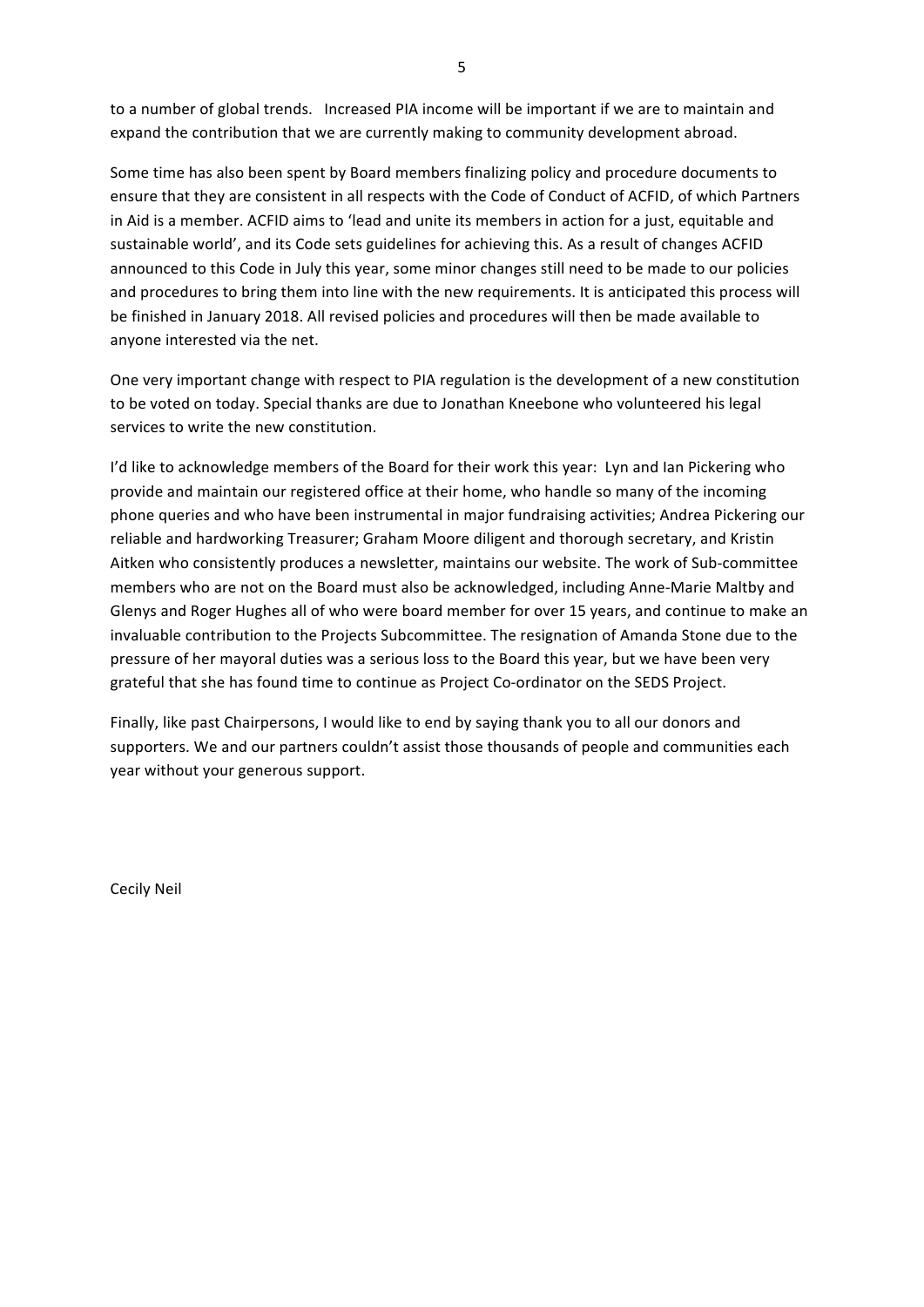## **PARTNERS IN AID LTD. INCOME STATEMENT FOR THE YEAR ENDED JUNE 30TH, 2017**

|                                                                       | 2017             | 2016    |
|-----------------------------------------------------------------------|------------------|---------|
| <b>REVENUE</b>                                                        | \$               | \$      |
| Donations and gifts                                                   |                  |         |
| * Monetary                                                            | 163,798          | 139,775 |
| * Non Monetary                                                        | 0                | 0       |
| Legacies and bequests                                                 | 0                | 74,340  |
| Grants                                                                |                  |         |
| *<br>Dept of Foreign Affairs and Trade                                | 0                | 0       |
| *<br><b>Other Australian</b>                                          | 0                | 0       |
| Other overseas                                                        | 0                | 0       |
| Investment Income                                                     | 2,476            | 2,421   |
| Other Income                                                          | 0                | 0       |
| Revenue for International Political or Religious Adherence            |                  |         |
| <b>Total Revenue</b>                                                  | 166,274          | 216,536 |
|                                                                       |                  |         |
| <b>EXPENSES</b>                                                       |                  |         |
| International Programs                                                |                  |         |
| Funds to international projects                                       | 172,773          | 177,659 |
| Project support costs                                                 | 0                | 0       |
| Community education                                                   | 0                | 0       |
| Fundraising costs                                                     |                  |         |
| Public                                                                | 1,280            | 1,280   |
| government and multilaterals                                          | 0                | 0       |
| Accountability & Administration                                       | 13,667           | 8,369   |
| Non-Monetary Expenditure                                              |                  | 0       |
| <b>Total International Aid &amp; Development Programs Expenditure</b> | 187,720          | 187,308 |
| International Political or Religious Adherence Promotion Programs     |                  |         |
| Expenditure                                                           | 0                | 0       |
| Domestic Programs Expenditure                                         | 0                | 0       |
| <b>TOTAL EXPENDITURE</b>                                              | 187,720          | 187,308 |
| EXCESS (SHORTFALL) OF REVENUE OVER EXPENDITURE                        | (21, 446)        | 29,228  |
| Other Comprehensive Income                                            | $\boldsymbol{0}$ | 0       |
| TOTAL COMPREHENSIVE INCOME                                            | (21, 446)        | 29,228  |
|                                                                       |                  |         |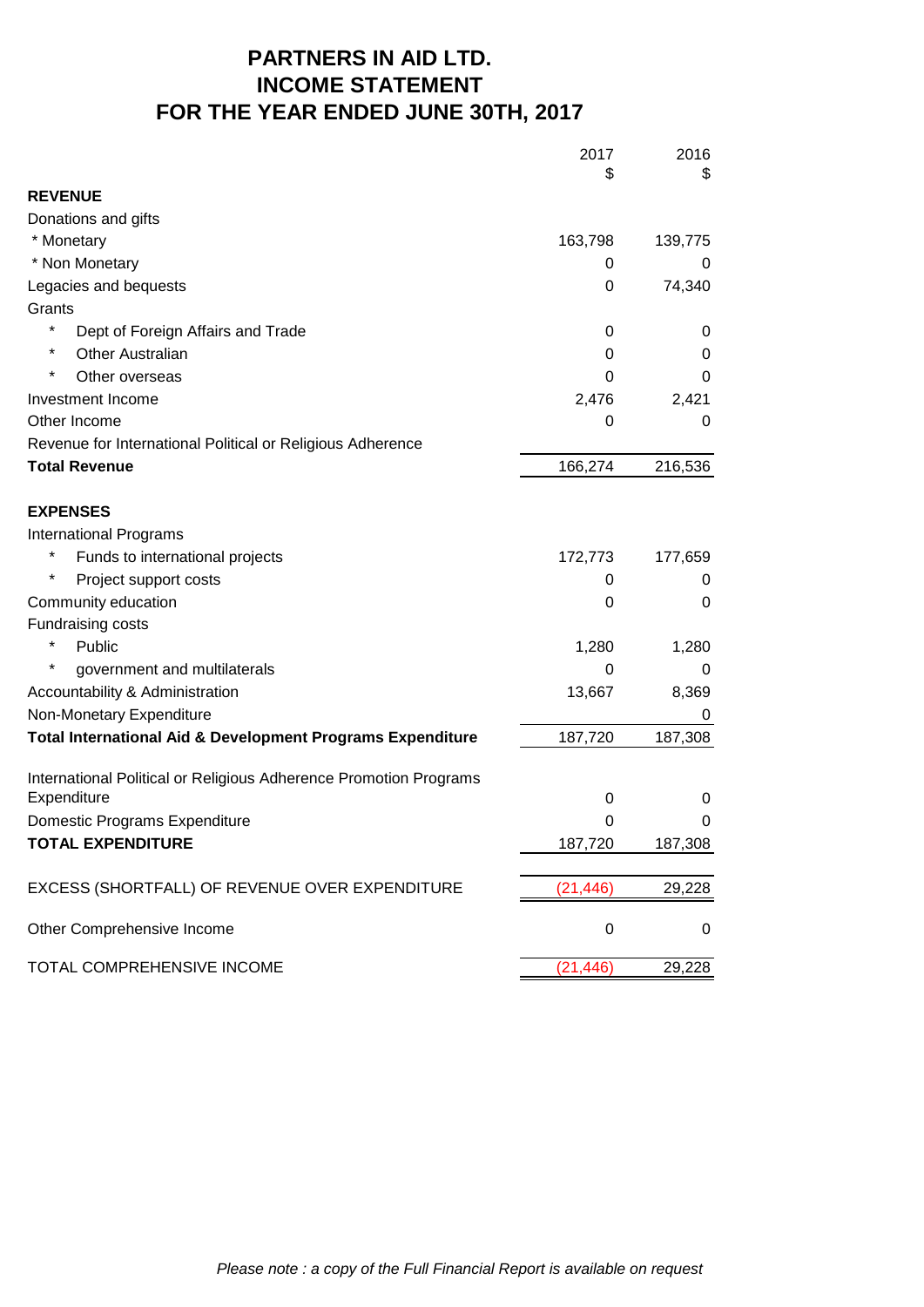# **FOR THE YEAR ENDED JUNE 30TH, 2017 PARTNERS IN AID LTD. BALANCE SHEET**

|                                      | 2017        | 2016             |
|--------------------------------------|-------------|------------------|
|                                      | \$          | \$               |
| <b>ASSETS</b>                        |             |                  |
| <b>Current Assets</b>                |             |                  |
| Cash & cash equivalents              | 127,223     | 148,558          |
| Trade & other receivables            | 14          | 79               |
| Inventories                          | 0           | 0                |
| Assets held for sale                 | 0           | 0                |
| Other financial assets               | 70,000      | 70,000           |
| <b>Total Current Assets</b>          | 197,237     | 218,637          |
| <b>Non Current Assets</b>            |             |                  |
| Trade & other receivables            | 0           | 0                |
| <b>Other financial Assets</b>        | 0           | 0                |
| Property, plant and equipment        | 0           | 0                |
| <b>Investment Property</b>           | 0           | 0                |
| Intangibles                          | 0           | 0                |
| Other non-current assets             | 0           | 0                |
| <b>Total Non Current Assets</b>      | $\mathbf 0$ | $\mathbf 0$      |
| <b>Total Assets</b>                  | 197,237     | 218,637          |
| <b>LIABILITIES</b>                   |             |                  |
| <b>Current Liabilities</b>           |             |                  |
| Creditors and other payables         | 0           | 0                |
| <b>Borrowings</b>                    | 0           | 0                |
| <b>Current tax liabilities</b>       | 0           | 0                |
| Other liabilities                    | 568         | 522              |
| Provisions                           | 0           | 0                |
| Other financial liabilities          | 0           | 0                |
| <b>Total Current Liabilities</b>     | 568         | 522              |
| <b>Non Current Liabilities</b>       |             |                  |
| <b>Borrowings</b>                    | 0           | 0                |
| <b>Other Financial liabilities</b>   | 0           | 0                |
| Provisions                           | 0           | $\boldsymbol{0}$ |
| Other                                | 0           | 0                |
| <b>Total Non Current Liabilities</b> | $\mathbf 0$ | $\mathbf 0$      |
| <b>Total Liabilities</b>             | 568         | 522              |
| <b>Net Assets</b>                    | 196,669     | 218,115          |
| <b>EQUITY</b>                        |             |                  |
| <b>Reserves</b>                      | 0           | 0                |
| <b>Retained Earnings</b>             | 196,669     | 218,115          |
| <b>Total Equity</b>                  | 196,669     | 218,115          |

*Please note : a copy of the Full Financial Report is available on request*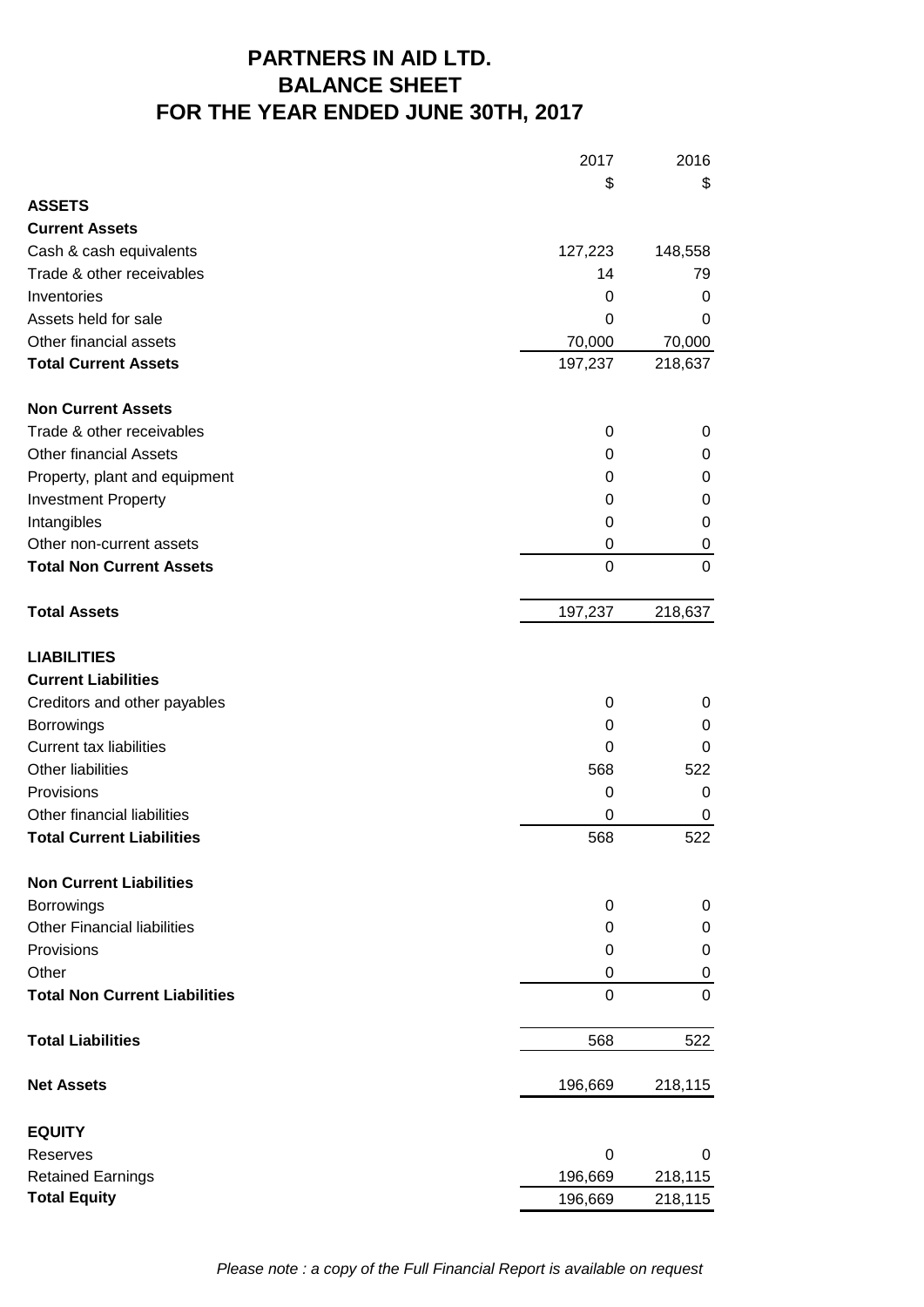## **PARTNERS IN AID LTD. STATEMENT OF CHANGES IN EQUITY FOR THE YEAR ENDED JUNE 30TH, 2017**

|                                                                       | Retained   |          |            |
|-----------------------------------------------------------------------|------------|----------|------------|
|                                                                       | Earnings   | Reserves | Total      |
| Balance at 30/6/16 (commencing balance)                               | \$218,115  | \$0      | \$218,115  |
| Adjustments or changes in equity due to, for example, adoption of new |            |          |            |
| accounting standards                                                  | \$0        | \$0      | \$0        |
| Items of other comprehensive income                                   | \$0        | \$0      | \$0        |
| <b>Excess of Expenses over Revenue</b>                                | $-$21,446$ | \$0      | $-$21,446$ |
| Amount transferred (to) from reserves                                 | \$0        | \$0      | \$0        |
| Balance at 30/6/17 (year end balance)                                 | \$196,669  | \$0      | \$196,669  |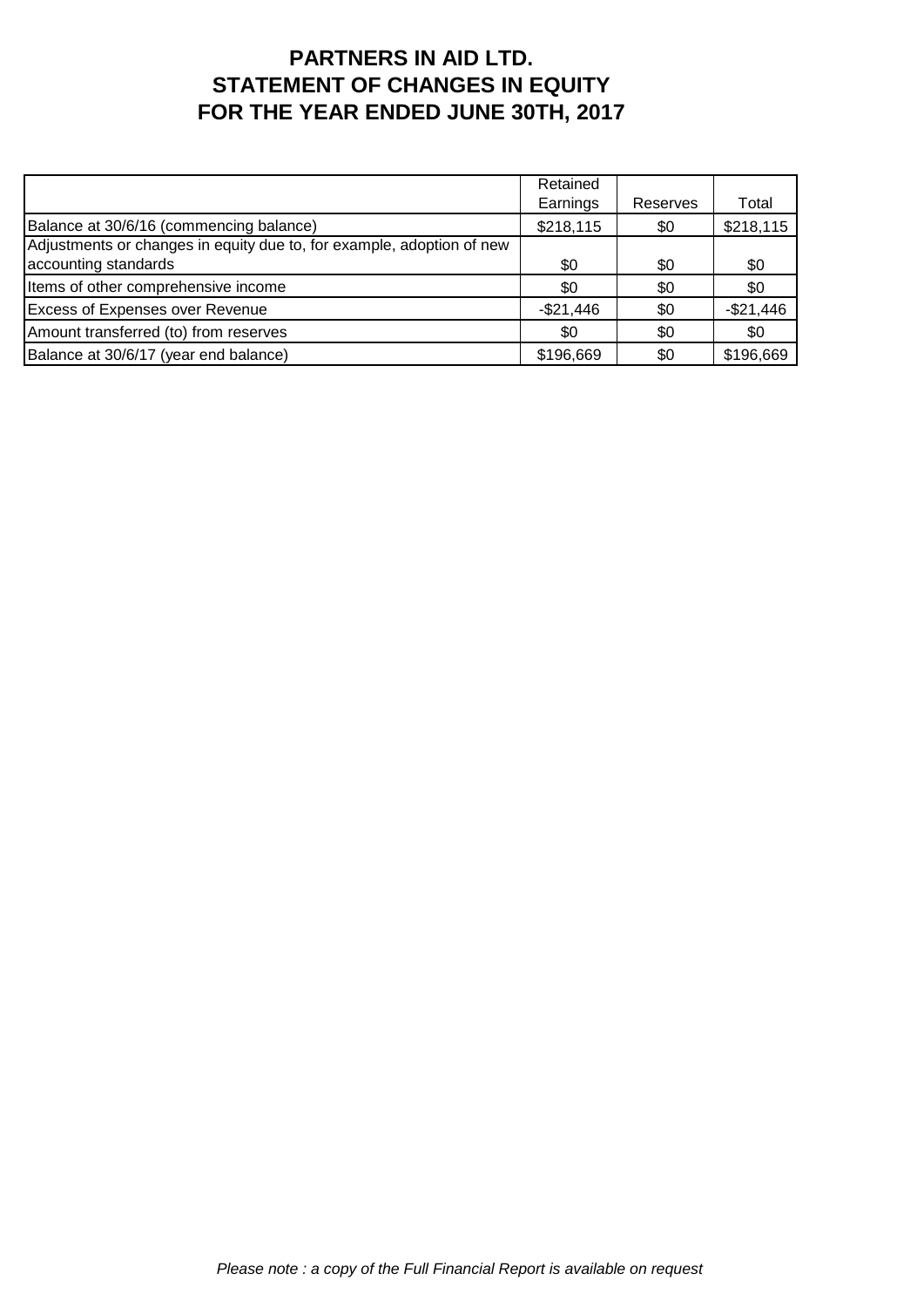# **PARTNERS IN AID LTD CASH MOVEMENTS FOR DESIGNATED PURPOSES FOR YEAR ENDED JUNE 30TH, 2017**

|                                 |                                      | Cash    |                            |         |      |           |                         |               |
|---------------------------------|--------------------------------------|---------|----------------------------|---------|------|-----------|-------------------------|---------------|
|                                 | available at<br>beginning of<br>vear |         | Cash raised<br>during year |         | Cash |           |                         | Cash          |
|                                 |                                      |         |                            |         |      |           | disbursed available at  |               |
|                                 |                                      |         |                            |         |      |           | during year end of year |               |
| <b>SEDS Sponsorship</b>         | \$                                   | 47,826  |                            | 52,016  | \$.  | 45,312    | S                       | 54,530        |
| <b>ABWU Sponsorship</b>         | \$                                   | 13,633  |                            | 15,715  | S    | 12,996    | S                       | 16,352        |
| <b>SEDS Project</b>             | \$                                   |         |                            | 25,730  | \$   | 49,740    |                         | $-$ \$ 24,010 |
| <b>Total for Other Purposes</b> | \$                                   | 157,099 |                            | 72,923  | \$.  | 79,671    |                         | \$150,351     |
| <b>TOTAL</b>                    | S                                    | 218,558 |                            | 166,384 |      | \$187,719 |                         | \$197,223     |

**SEDS sponsorship & ABWU sponsorship programs are the only funds raised for a designated purpose which generated 10% of more of total income for the period under review**

**The cash balance disclosed above includes cash and cash equivalents and other financial assets as per the balance sheet.**

**Please note: The summary financial reports have been prepared in accordance with the requirements set out in the ACFID Code of Conduct. For further information on the Code, please refer to the ACFID Code of Conduct Guidance Document available at www.acfid.asn.au**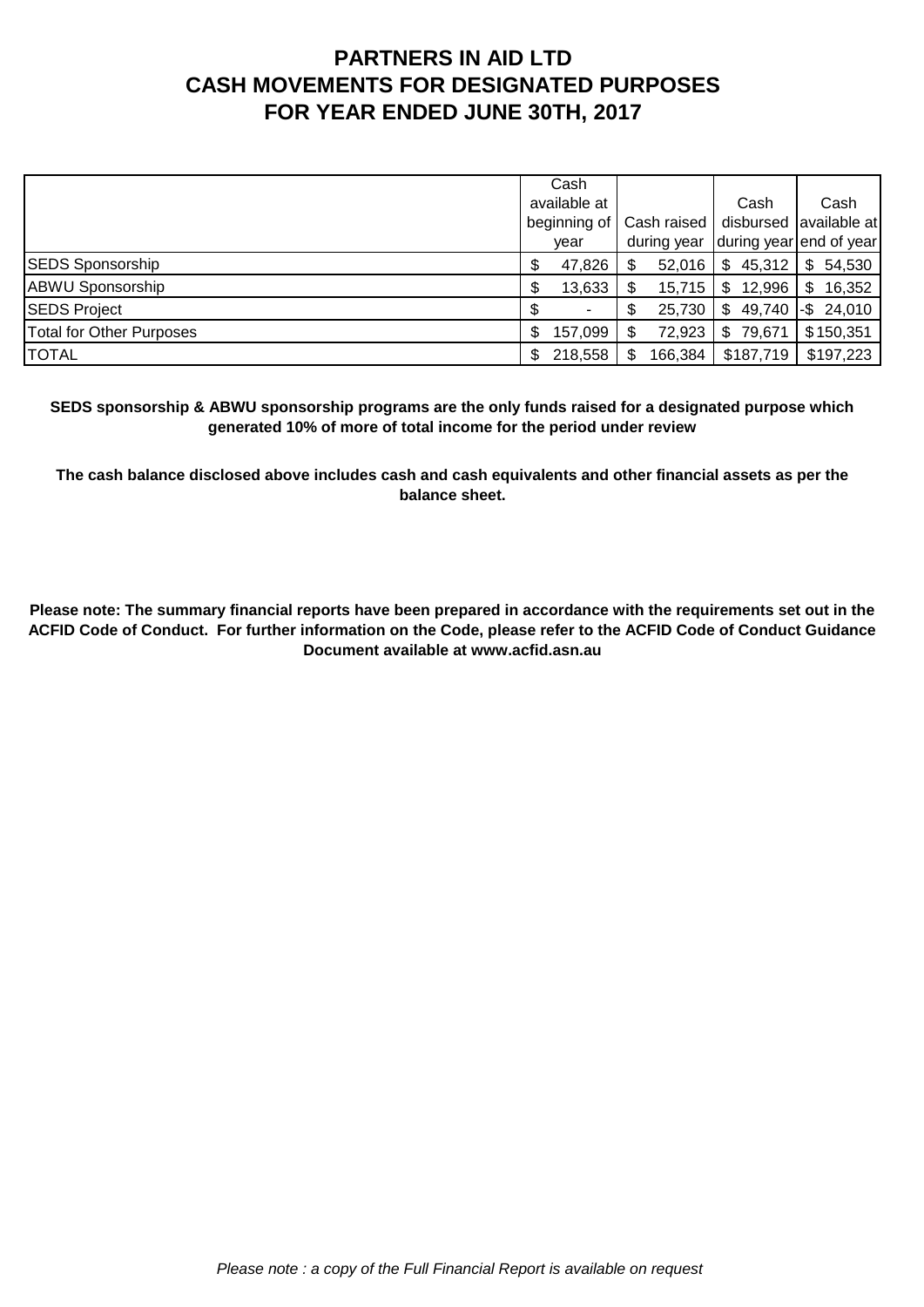

Ashfords Audit & Assurance Pty Ltd ABN 52 138 965 241 Dandenong: 40-42 Scott St, Dandenong VIC 3175 Dingley: Suite 5, 14 Garden Blvd, Dingley VIC 3172

PO Box 7177, Dandenong VIC 3175  $(03)$  9551 6692

info@ashfords.com.au

## **Report of the Independent Auditor on the Concise Financial Report**

### **To the members of Partners in Aid Limited**

We have audited the concise financial report of Partners in Aid Ltd (the Company), which comprises the balance sheet as at 30 June 2017 and the income statement, statement of changes in equity and a table of cash movements for the year then ended, and related notes, derived from the full financial report of Partners in Aid Ltd for the year ended 30 June 2017.

In our opinion, the accompanying concise financial report of Partners in Aid Ltd for the year ended 30 June 2017 complies with the requirements of the Australian Council for the International Development.

### **Basis for Opinion**

We conducted our audit in accordance with Australian Auditing Standards. Our responsibilities under those standards are further described in the Auditor's Responsibilities section of our report. We are independent of the Company in accordance with the auditor independence requirements of the Australian Charities and Not-for-profits Commission Act 2012 and the ethical requirements of the Accounting Professional and Ethical Standards Board's APES 110 Code of Ethics for Professional Accountants (the Code) that are relevant to our audit of the concise financial report in Australia. We have also fulfilled our other ethical responsibilities in accordance with the Code.

We believe that the audit evidence we have obtained is sufficient and appropriate to provide a basis for our opinion.

#### **Concise Financial Report**

The concise financial report does not contain all the disclosures required by the Australian Accounting Standards in the preparation of the full financial report. Reading the concise financial report and the auditor's report thereon, therefore, is not a substitute for reading the full financial report and the auditor's report thereon.

#### **The Full Financial Report and Our Report Thereon**

We expressed an unmodified audit opinion on the full financial report in our report dated 23 January 2018.

## **Responsibilities of the Directors for the Concise Financial Report**

The directors are responsible for the preparation of the concise financial report in accordance with Accounting Standard AASB 1039 Concise Financial Reports, and the *ACFID Code of Conduct.* For further information on the Code please refer to the *ACFID Code of Conduct Guidance* available at www.acfid.asn.au. The directors are also responsible for such internal control as the directors determine is necessary to enable the preparation of the concise financial report.